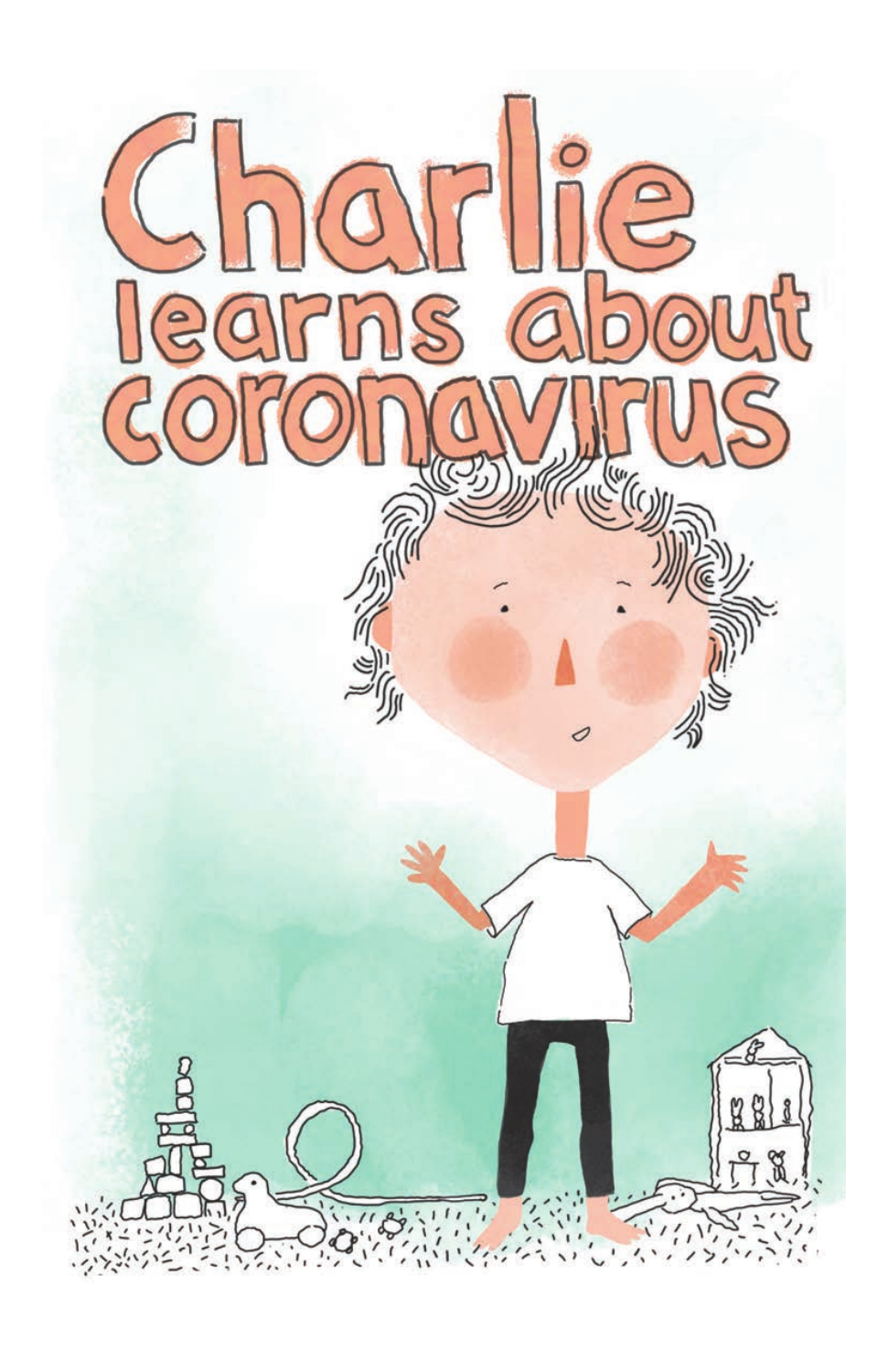

Hi. I'm Charlie.

Things have been sort of weird at my house. School is closed, and it's not even summer! And my parents aren't going to their jobs. Dad said it's because of coronavirus.

I had a bunch of questions.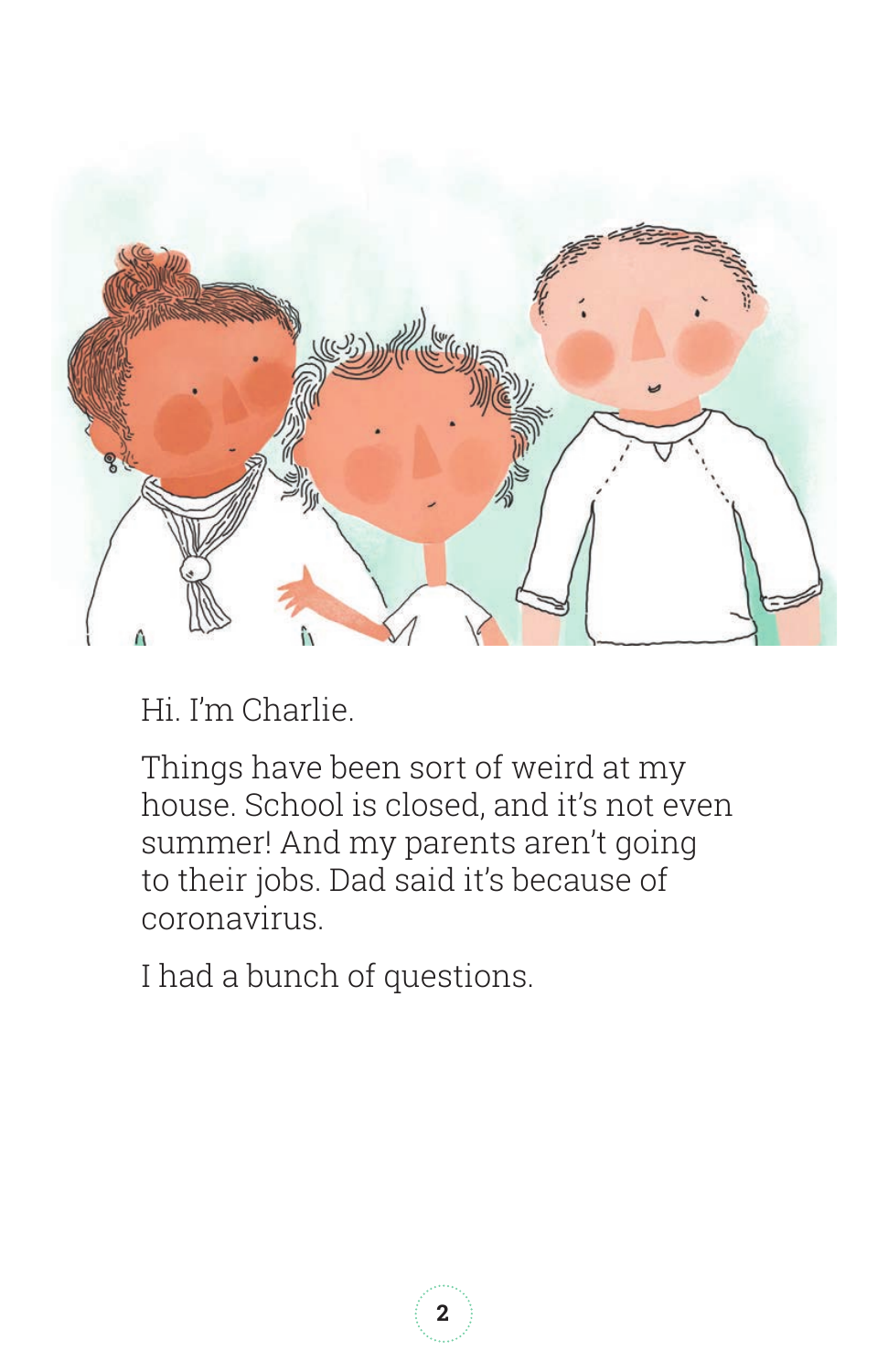

My dad said "Charlie, you ask very good questions. I just don't know all the answers! I think your Aunt Chris can help."

My aunt is a scientist. She knows a lot about germs. She lives in the same building we do. But my dad told me I had to call her on the phone.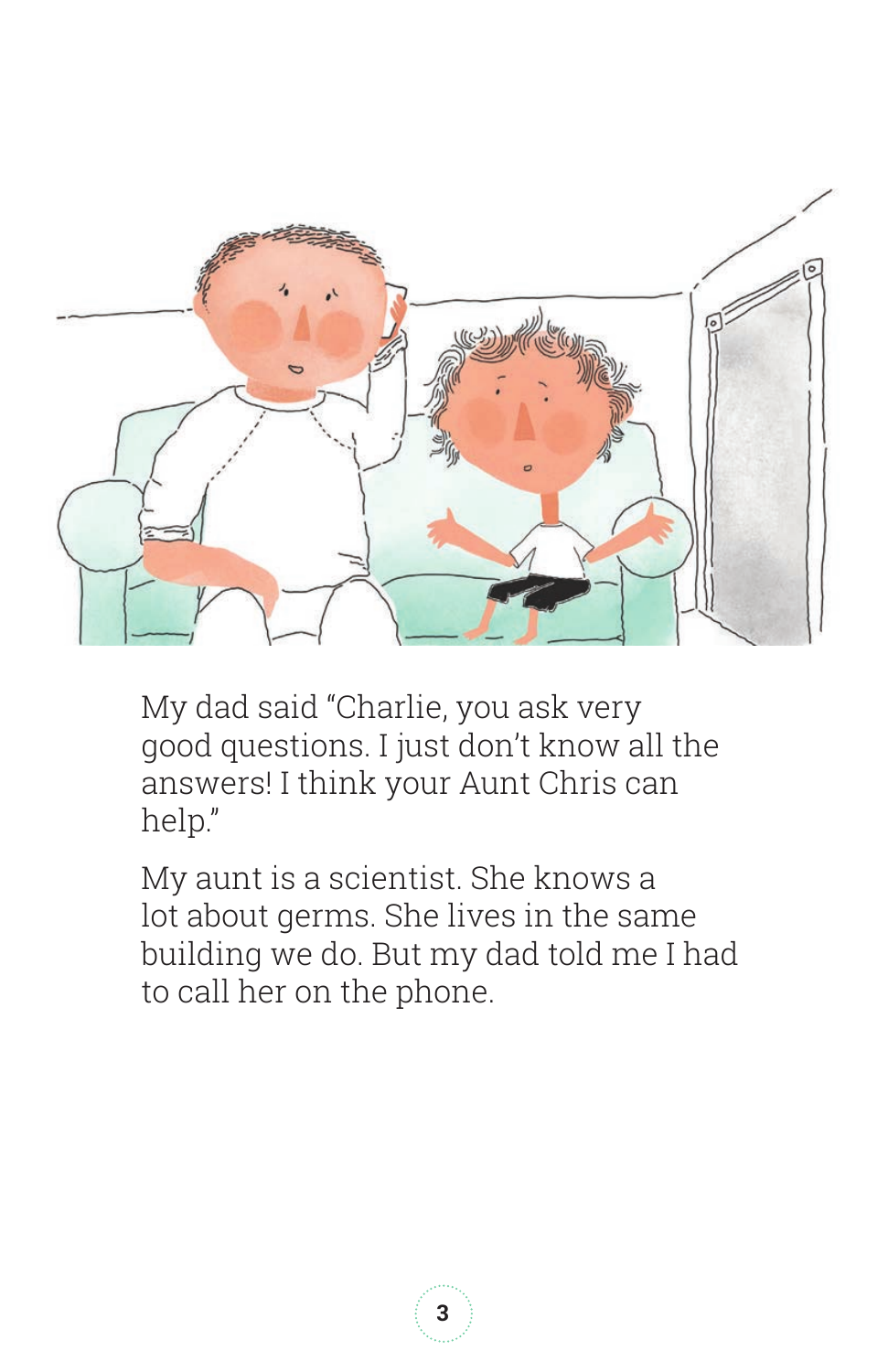

Aunt Chris was happy I called her. She told me that even though we live close, we have to stay apart right now. That's because of a type of germ called a virus. People call it the coronavirus, or COVID-19.

Aunt Chris said that when people get close to each other, it's easy to share germs. That's why we have to talk on the phone. And that's why my school is closed.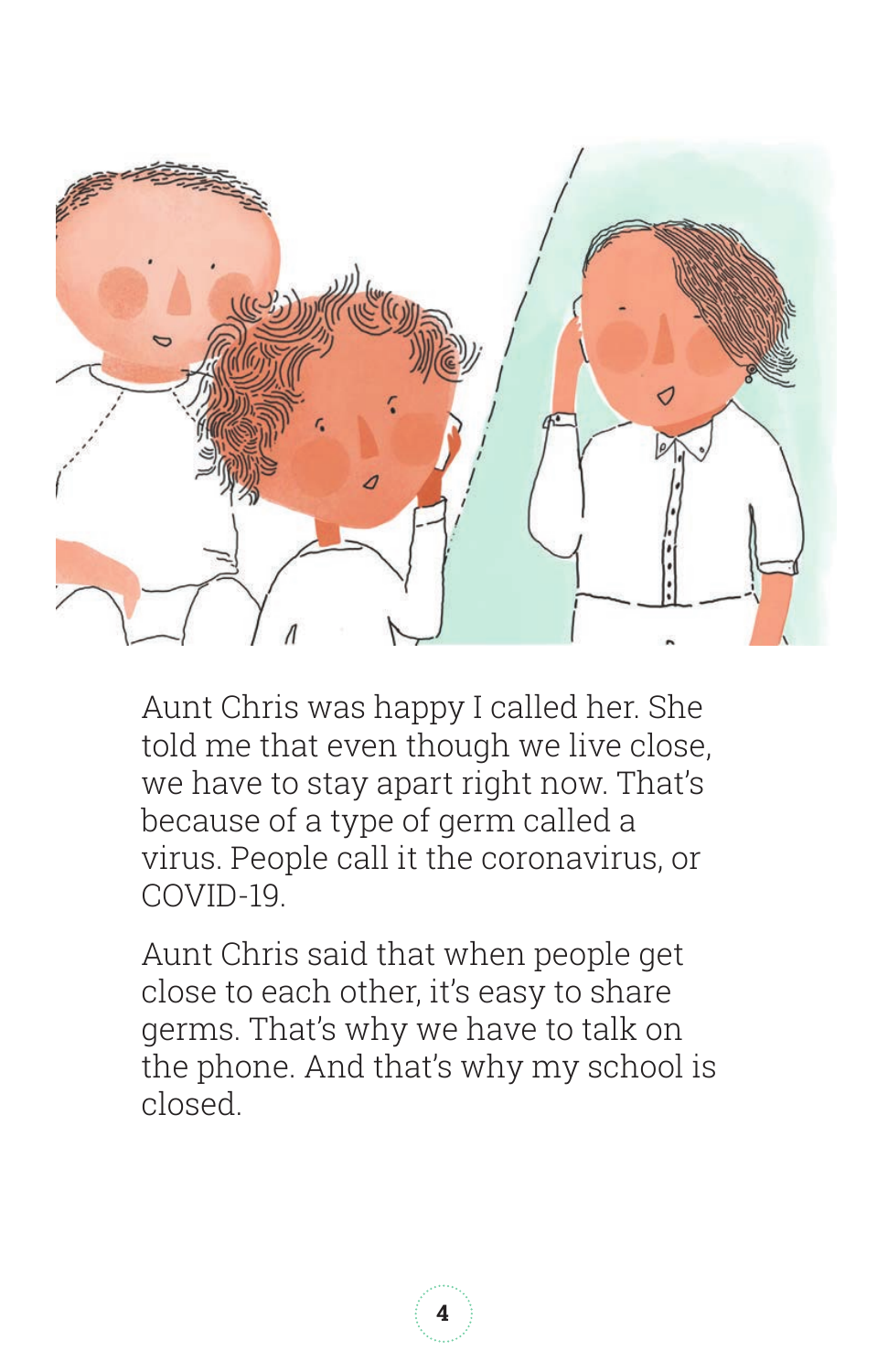

I learned that most people who get sick from the virus feel like they have a cold or the flu. Those people can stay home and rest to get better. And usually, kids don't get too sick!

But this virus can make SOME people very sick. Like my grandma, because she's older. And my friend Arthur, because he has asthma. They could get so sick that they have to go to the hospital!

That made me feel worried.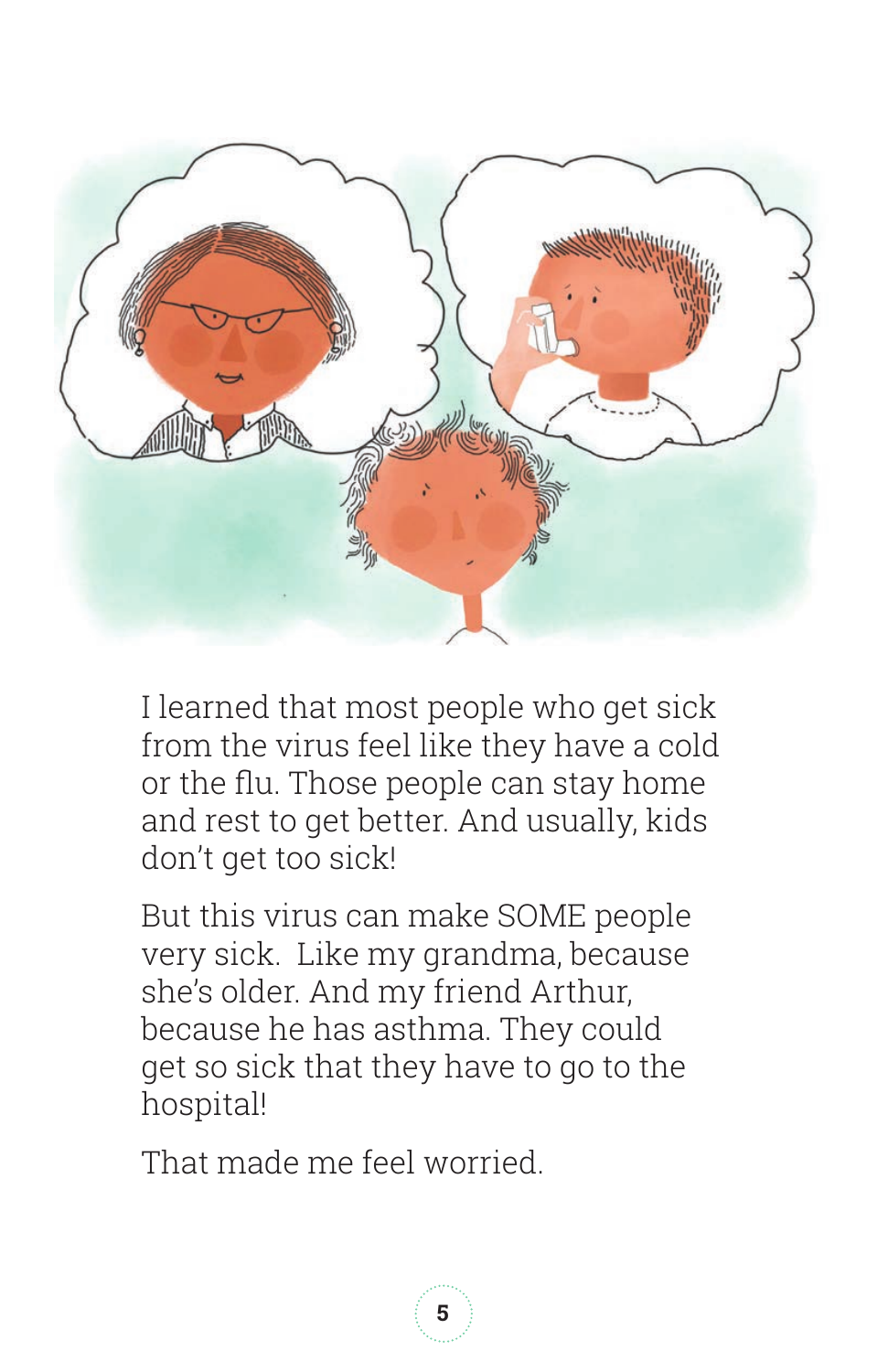

But my aunt told me not to worry. She said that lots of doctors and other adults are working hard to keep everybody safe and healthy. And that made me feel better.

She told me that kids can help, too!

"Charlie," she said, "your job is to be a germ-buster."

Here's how I bust germs.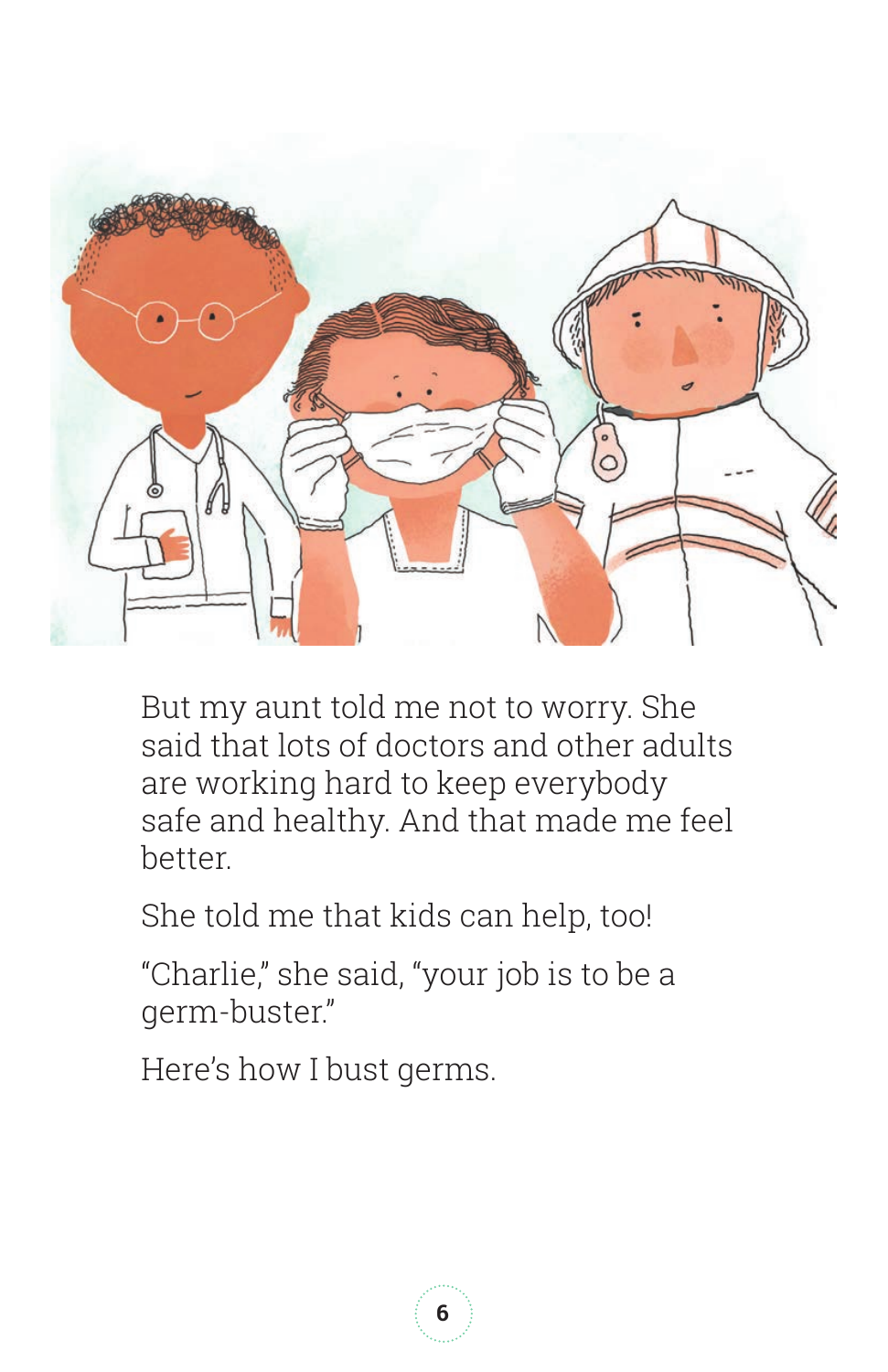

I wash my hands with lots of bubbles. I scrub both sides, between my fingers, and under my nails. And I sing "Happy Birthday" twice while I do it. That's how I know I'm scrubbing long enough to kill germs.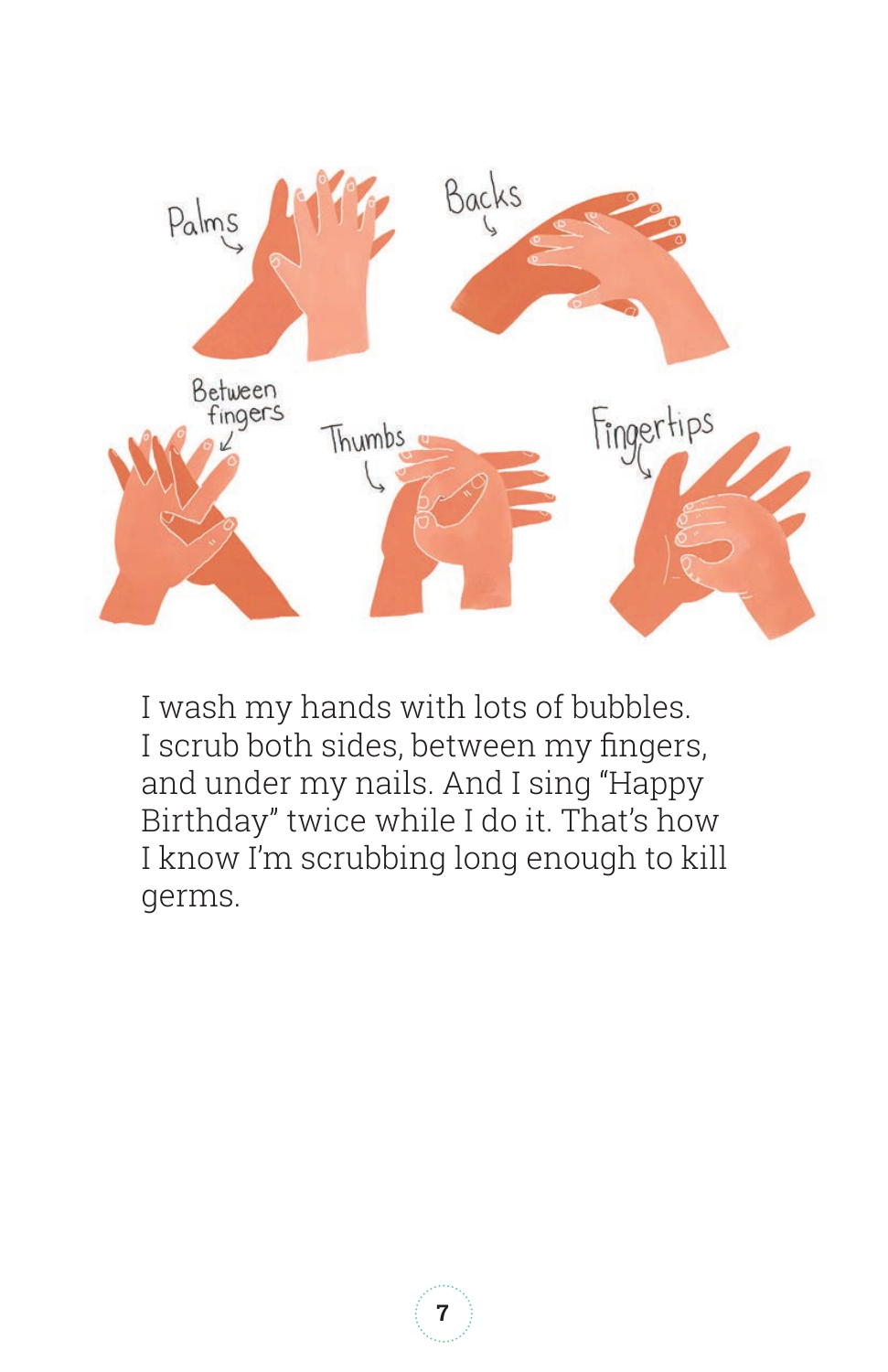

If I cough or sneeze, I catch it in my elbow, like this! That stops germs from flying into the air, and it keeps them off my hands, too.

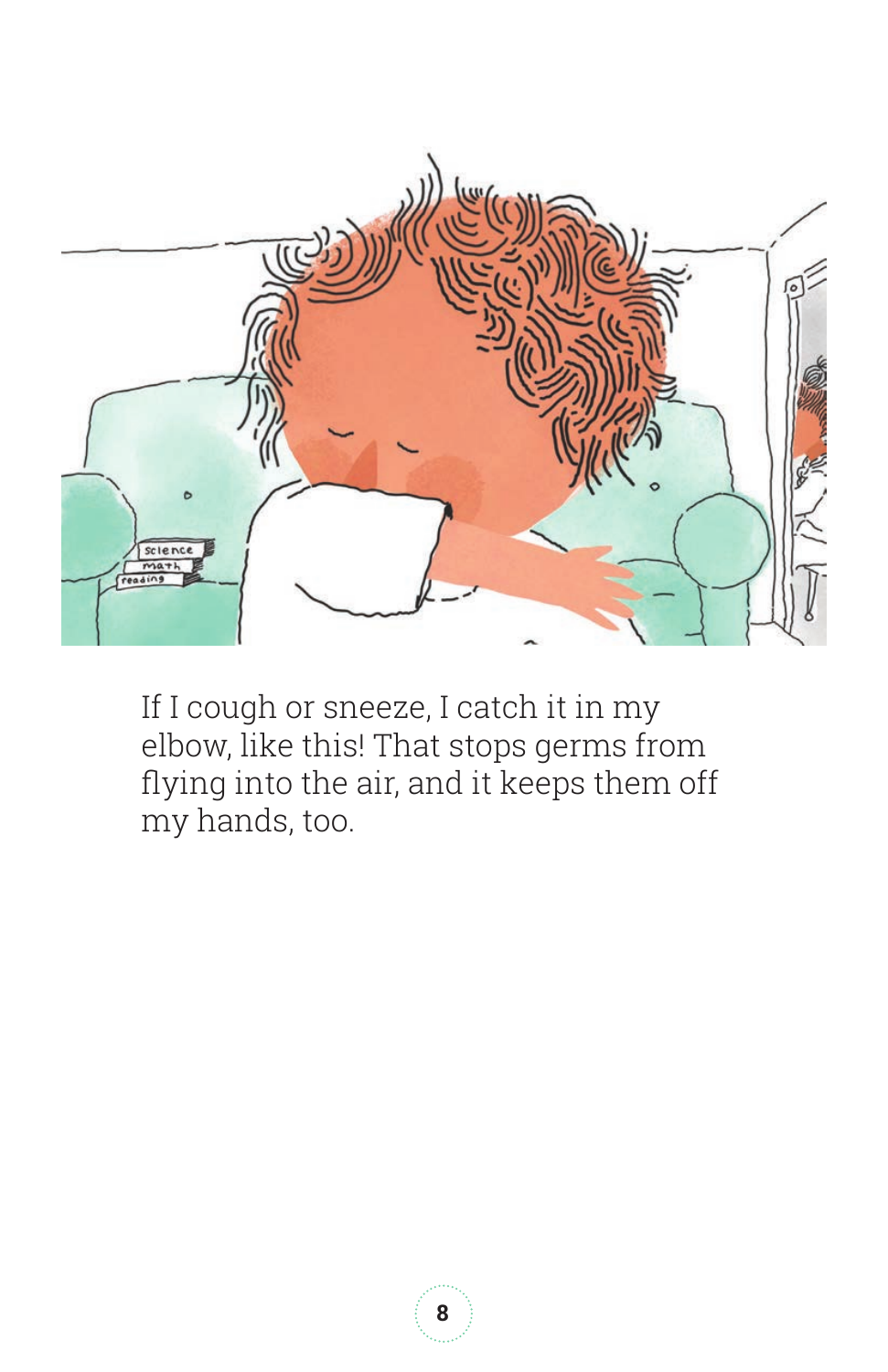

I try really hard not to touch my face, because germs can get into my body through my eyes, nose, and mouth. But it's not an easy thing to remember!

Sometimes I put on my bug mask for a little while to help remind me. It stops my hands if I try to scratch my nose or rub my eyes. And it makes my parents laugh when they see me.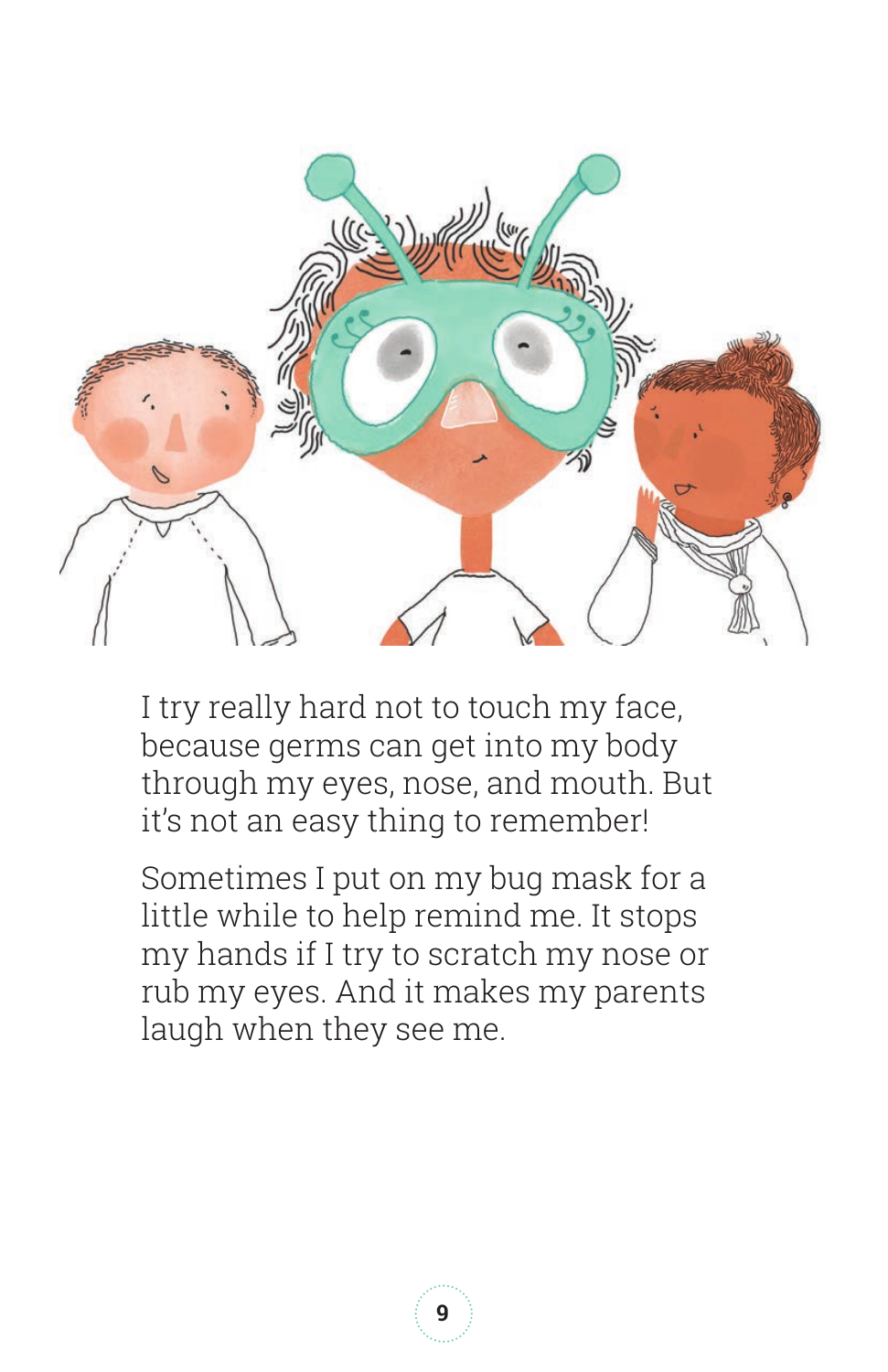

I follow directions from my parents about not getting close to other people. For now, I don't hug our neighbors, the Greens. But I still say hi and wave.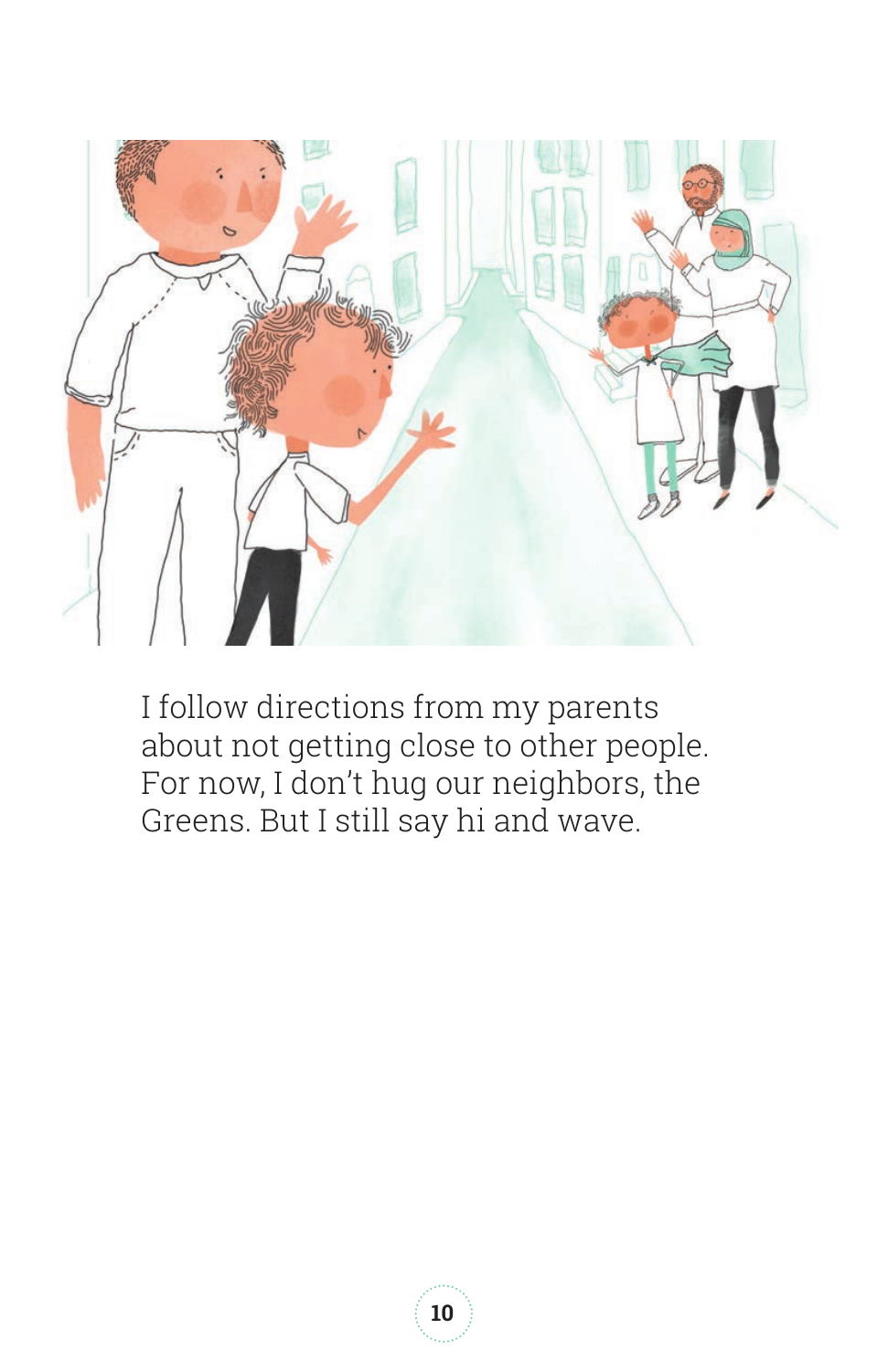

I don't go to art classes right now or play with friends at the park. But I can still have fun.

I make art at home. And today, I had a video dance party with Arthur!

It's not how my normal day goes, but that's okay. I know these changes aren't forever. And right now, they are helping keep me and the people I love healthy and safe.